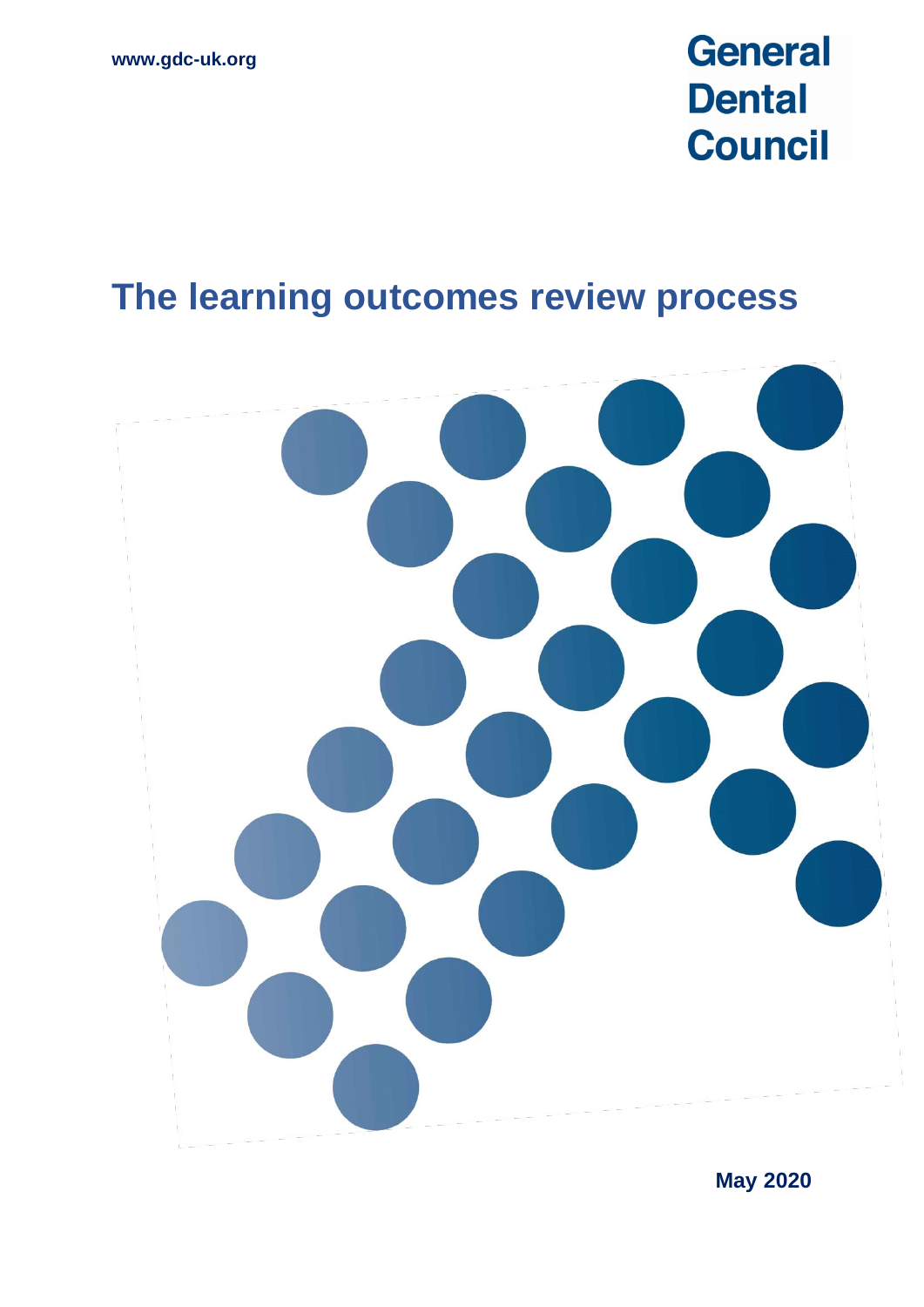# **Contents**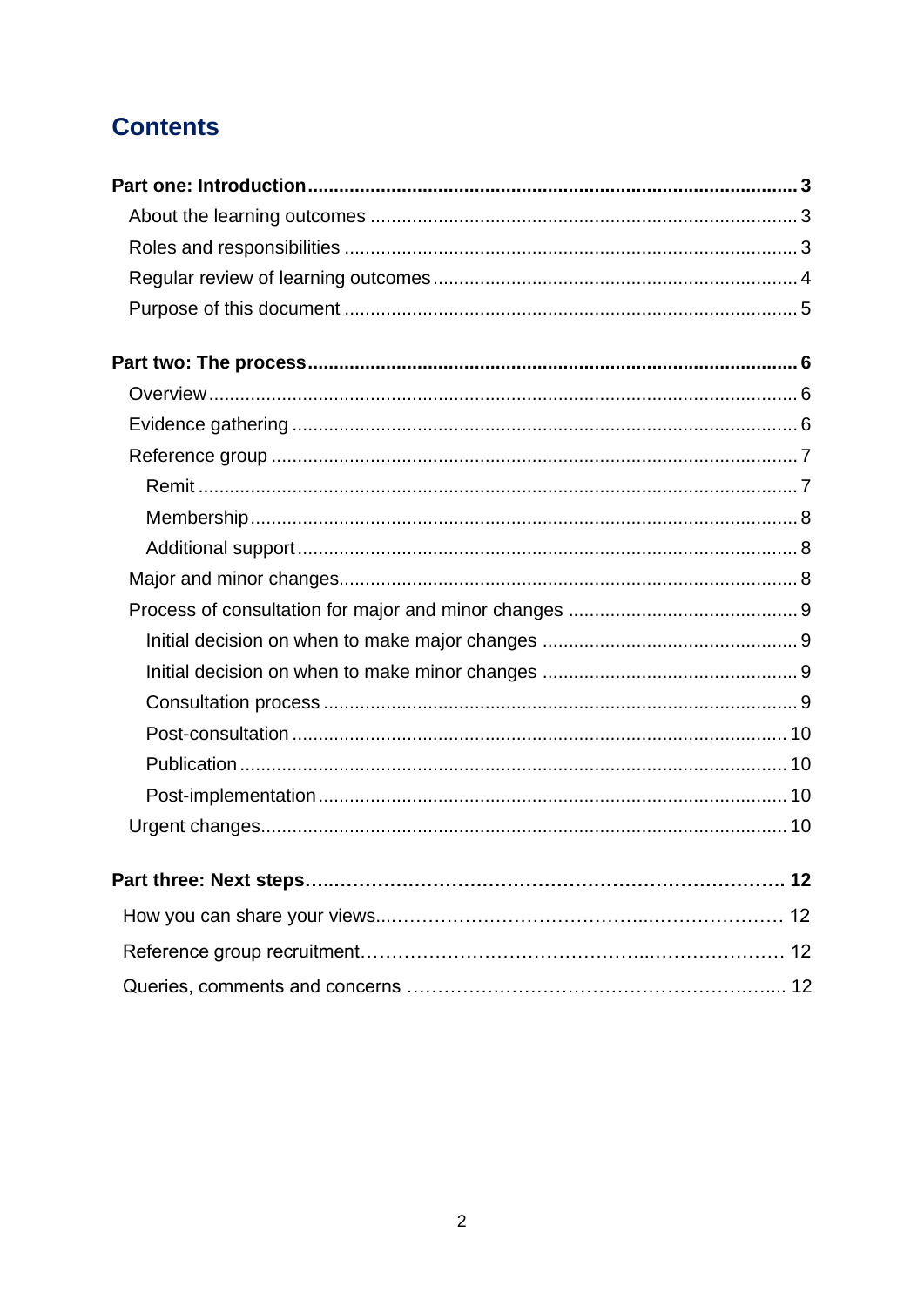# <span id="page-2-0"></span>**Part one: Introduction**

### <span id="page-2-1"></span>**About the learning outcomes**

The General Dental Council's learning outcomes for dental team registration are contained in the document *[Preparing for practice](https://www.gdc-uk.org/docs/default-source/ore-part-2/preparing-for-practice-(revised-2015).pdf?sfvrsn=2a7660b9_2)*, first published in 2011 and revised in 2015.

*Preparing for practice* describes the outcomes that an individual must be able to demonstrate by the end of their dental training, in order to register with the GDC as a dental professional and member of the dental team. The registered dental team comprises:

- o Dentists
- o Dental therapists
- o Dental hygienists
- o Dental nurses
- o Orthodontic therapists
- o Clinical dental technicians
- o Dental technicians

The learning outcomes reflect the knowledge, skills, attitudes and behaviours a registrant must have to practise safely, effectively and professionally in the relevant registration category. Dental education and training should produce an individual who can demonstrate, on successful completion of an assessed education or training programme, that they have met the outcomes required for registration as a dental professional with the GDC. The aim is to develop a rounded professional who, in addition to being a competent clinician and/or technician, will have the range of professional, communication, management and leadership skills required to begin working as part of a dental team and be well prepared for independent practice.

The learning outcomes form the foundation upon which a registrant is expected to develop and maintain their knowledge and skills throughout their professional career. The outcomes derive from, and are consistent with, the GDC's *[Standards for the](https://www.gdc-uk.org/information-standards-guidance/standards-and-guidance/standards-for-the-dental-team)  [Dental Team](https://standards.gdc-uk.org/)* and requirements for lifelong learning.

More information about the development of the learning outcomes, and the learning outcomes model, can be found in the introduction to *[Preparing for practice.](https://www.gdc-uk.org/docs/default-source/ore-part-2/preparing-for-practice-(revised-2015).pdf?sfvrsn=2a7660b9_2)*

# <span id="page-2-2"></span>**Roles and responsibilities**

The purpose of **the GDC is** set out by the Health and Social Care Act (2008) and is:

- to protect, promote and maintain the health, safety and well-being of the public
- to promote and maintain public confidence in the profession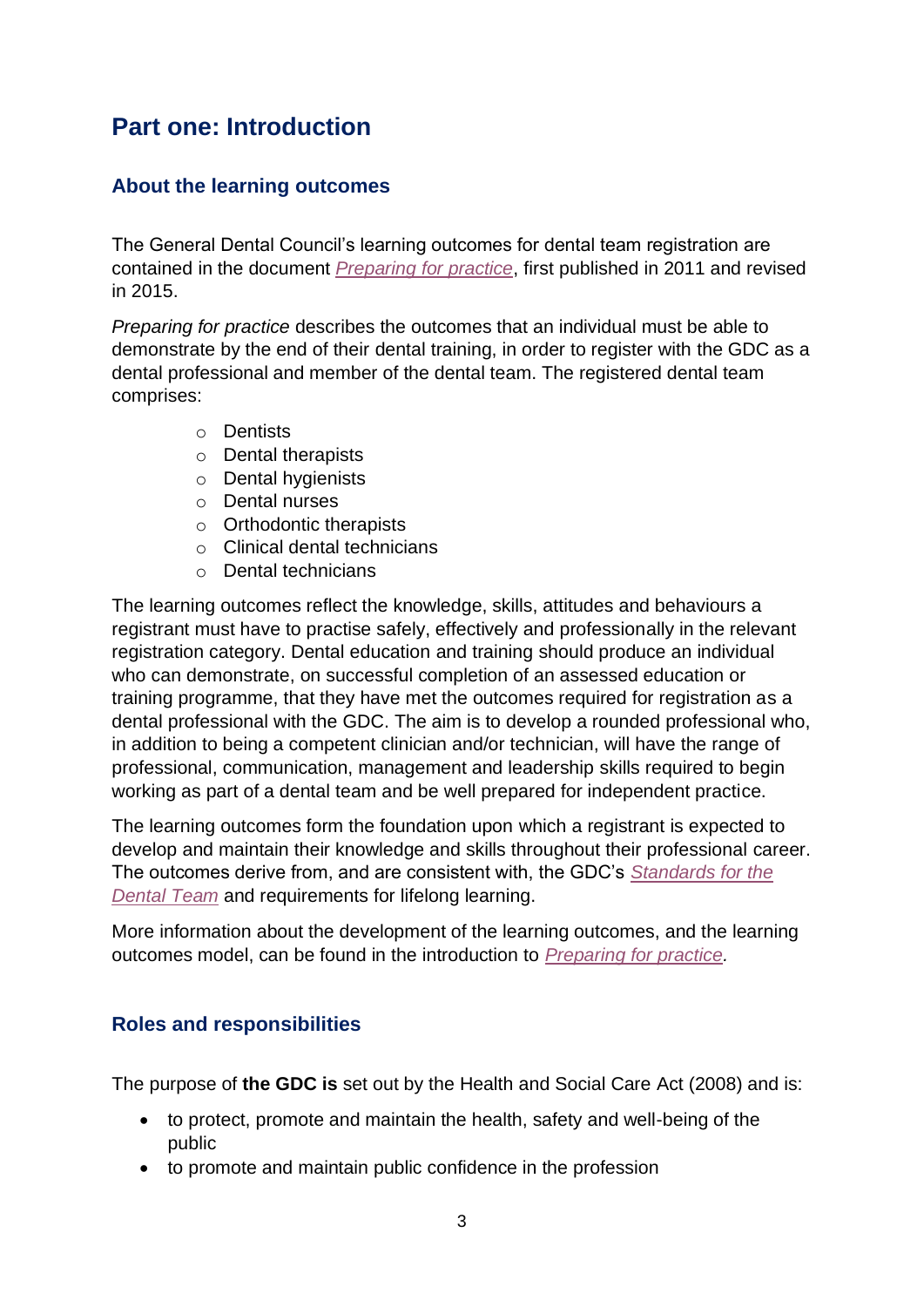• to promote and maintain proper professional standards and conduct for members of those professions.

The GDC's statutory role in relation to education and training is outlined in the Dentists Act 1984.

To fulfil its role and purpose, the GDC must ensure that those who join our registers are fit to practise as a safe beginner at the point of registration and are well equipped for a career in dentistry. **The GDC** is therefore responsible for defining the outcomes required, and to seek assurance that these are met through the education, training and assessment of future registrants. The outcomes describe the knowledge, skills, attitudes and behaviours the individual should be able to demonstrate.

**Education and training providers** are responsible for designing and delivering qualifications that will develop individuals into professionals who demonstrate these learning outcomes. The design of the learning outcomes provides a balance of detail, for consistent interpretation, flexibility for responding to developments in dental practice, legislation and healthcare in general and to encourage innovation among education and training providers. Providers are expected to develop more detailed learning outcomes from the high-level outcomes that fit and relate to their curriculum.

It is for each **education and training provider** to design their curriculum and programme to suit their circumstances, providing it consistently trains professionals who meet the learning outcomes. Providers must design their assessments so that they assess students against all the required learning outcomes.

When the GDC quality assures education and training programmes, evidence will be sought from the education and training provider that demonstrates students and trainees are assessed appropriately in all the learning outcomes for the relevant registrant category.

# <span id="page-3-0"></span>**Regular review of learning outcomes**

- Learning outcomes will be periodically reviewed to ensure they best reflect current and future dental practice. Regular reviews should also be less onerous for education providers to implement than infrequent, but more fundamental, reviews.
- Since the initial publication of *Preparing for practice* in 2011, the learning outcomes have been reviewed once, in 2015. Until recently, however, there has been no official process for the regular review of learning outcomes, or specific plans for their future review.
- To remedy this, the GDC developed and agreed a process for regular review of the learning outcomes, following a public consultation, in 2018-19. Guidance on the new process was published in 2019. The process will become effective from 2020.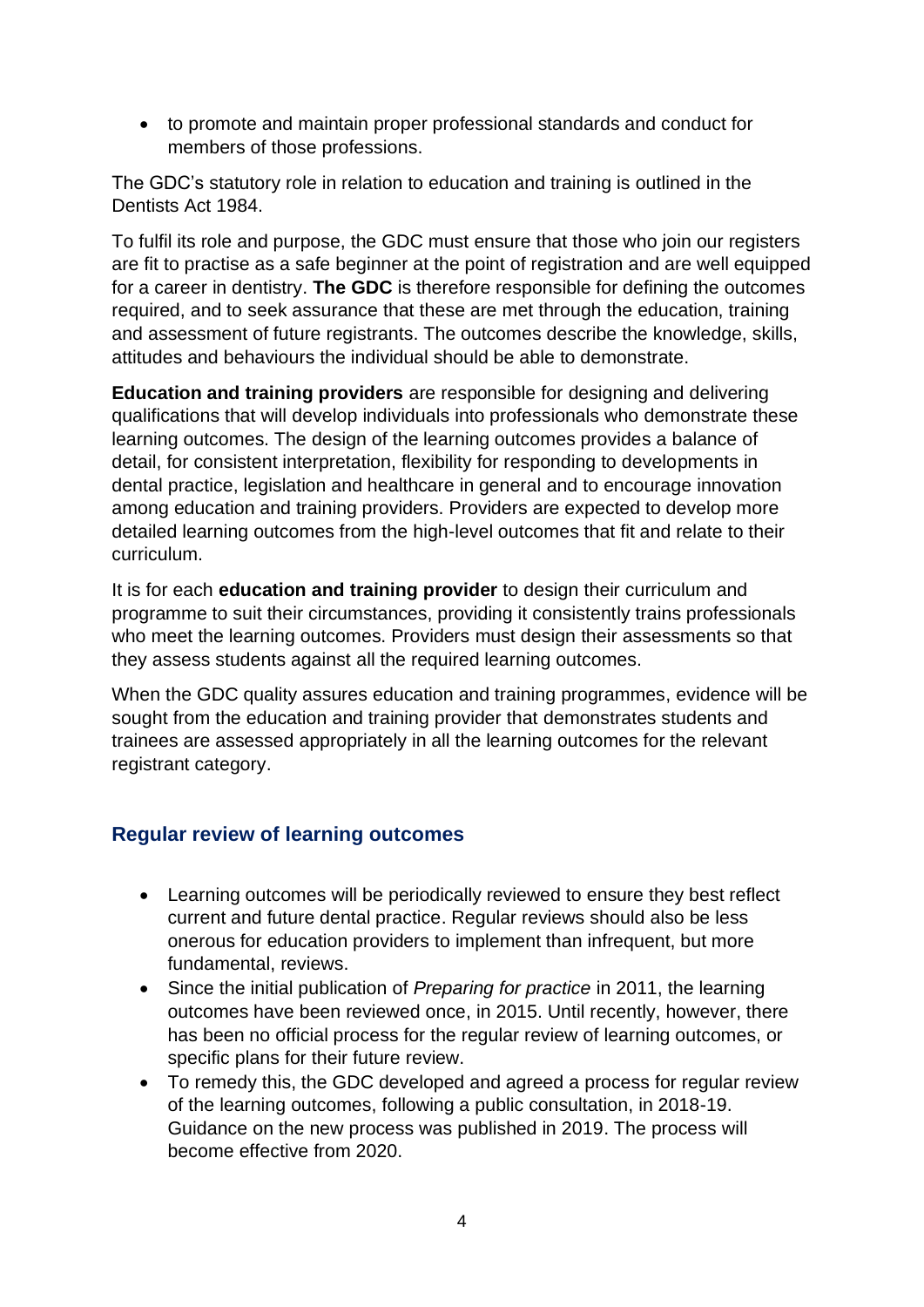• More information on the decision to establish a regular review of learning outcomes is available in [the GDC's response to its consultation on education](https://www.gdc-uk.org/docs/default-source/consultations-and-responses/335722---gdc-consultation-report-final.pdf?sfvrsn=a34d7041_2)  [processes.](https://www.gdc-uk.org/docs/default-source/consultations-and-responses/335722---gdc-consultation-report-final.pdf?sfvrsn=a34d7041_2)

# <span id="page-4-0"></span>**Purpose of this document**

This document describes the new regular review of learning outcomes and gives details of the next steps in the process.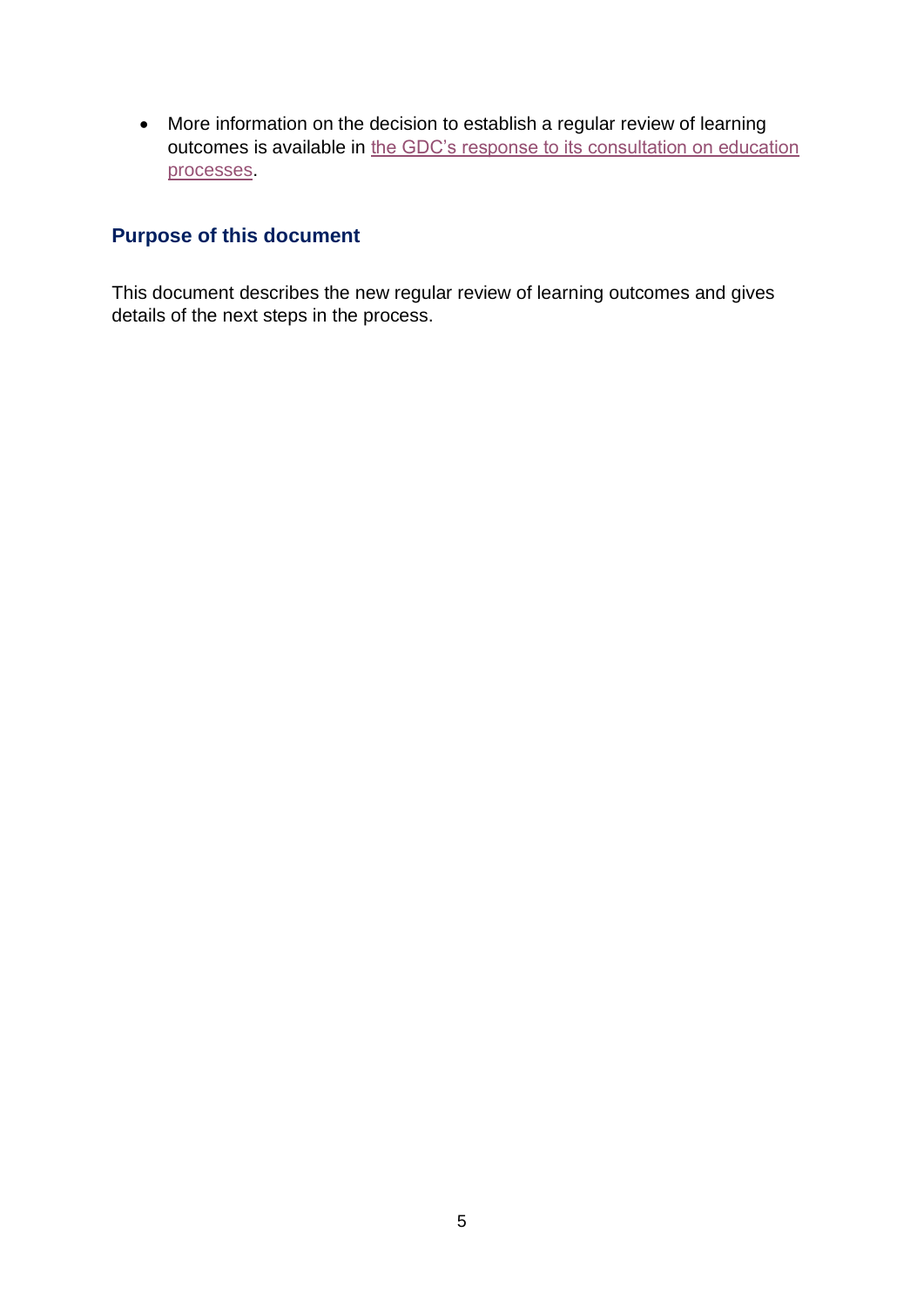# <span id="page-5-0"></span>**Part two: The process**

### <span id="page-5-1"></span>**Overview**

The GDC will regularly review and recommend changes to the dental team learning outcomes in *Preparing for practice* every three to four years.

The three- to four-year review period reflects the need to keep the learning outcomes up to date with current and anticipated future dental practice. This also acknowledges that major changes have resource implications for providers and can require a lengthy implementation process, therefore any shorter regular review period would be impractical. The GDC also considers a three- to four-year review period sufficient to assess the impact of any changes before the next scheduled review. A longer period would not allow the flexibility for the outcomes to reflect changes in practice nor would it allow changes to be reflective of current practice.

The GDC will conduct continuous evidence gathering to inform potential changes to the learning outcomes. This includes evidence on the performance of the extant learning outcomes, and analysis of the current and future state of dentistry, and national oral health need, suggesting the need for changes to the learning outcomes.

Proposed changes to the learning outcomes will be developed with the assistance of an expert reference group, with whom the GDC will consult at least once per year.

The role of the reference group will be advisory only. The GDC Council reserves the right to make decisions on the content of the learning outcomes.

Proposed changes to the learning outcomes will be subject to full public consultation.

Evidence gathered which is relevant to the learning outcomes will be summarised on the GDC website periodically [\(www.gdc-uk.org\)](http://www.gdc-uk.org/).

Three years into the review period, the GDC, with the aid of the reference group, will decide whether the evidence gathered to date is sufficient in itself to warrant consultation on proposed changes to learning outcomes. The alternative will be to postpone any changes for another year, which will allow further evidence gathering to take place.

The GDC will make an exception to certain elements of the above process if it considers that urgent changes to the learning outcomes, with clear implications to patient safety, must be made.

# <span id="page-5-2"></span>**Evidence gathering**

The GDC's evidence gathering will include that which relates to the performance of the existing learning outcomes, and an analysis of changes in practice and/or existing and anticipated oral health need of the public. It will also consider changes to legislation and policy.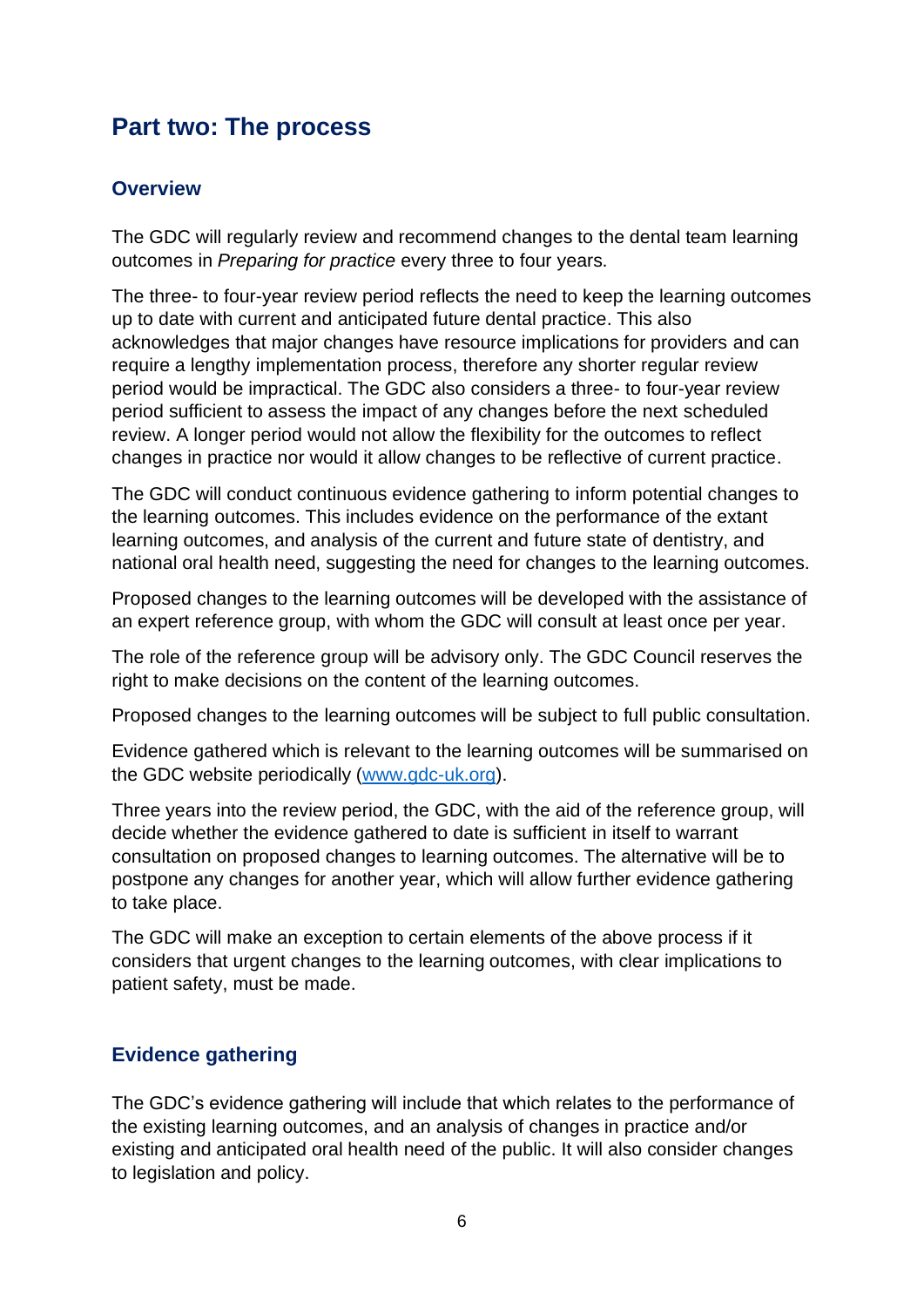Regular reviews will not look solely at the learning outcomes that exist, but consider broader questions and trends, such as the population's oral health need, public expectations of dental professionals, and any implications from data on complaints made to the GDC about dental professionals. The GDC already carries out research into, and analysis of, these broader policy areas, and it is key to the success of the regular review project that it is coordinated and engaged with this separate but related work.

Sources of evidence the GDC will consider include:

- a dedicated email inbox, promoted on the GDC website, for external parties (including education and training providers) to submit feedback on the learning outcomes
- monitoring of education and training providers, which will seek providers' feedback on the effectiveness of the current learning outcomes and in particular any recent changes to the outcomes
- quality assurance activity including inspections of education and training programmes
- analysis of complaints data from the GDC's fitness to practise function, and the Dental Complaints Service
- analysis of external complaints data, e.g. from the NHS, if available
- the annual GDC registrant survey
- the GDC patient and public survey
- GDC policy or regulatory changes, e.g. to the *Standards for the Dental Team*, or the *Scope of Practice*
- external policy, regulatory and legislative changes
- relevant surveys of students, trainees and trainers
- external pieces of research and educational literature.

GDC staff will monitor all the above sources for items of potential relevance to the learning outcomes. This list is not exhaustive and additional evidence will be reviewed as appropriate.

Once a year, the GDC will review the evidence received to date with the reference group and provide a summary of that evidence on the GDC website.

# <span id="page-6-0"></span>**Reference group**

A GDC reference group, including external experts, will meet to review evidence received and consider what, if any, changes should be proposed to the learning outcomes as a result.

#### <span id="page-6-1"></span>**Remit**

The reference group may make recommendations regarding:

• a draft summary of evidence considered for publication on the GDC website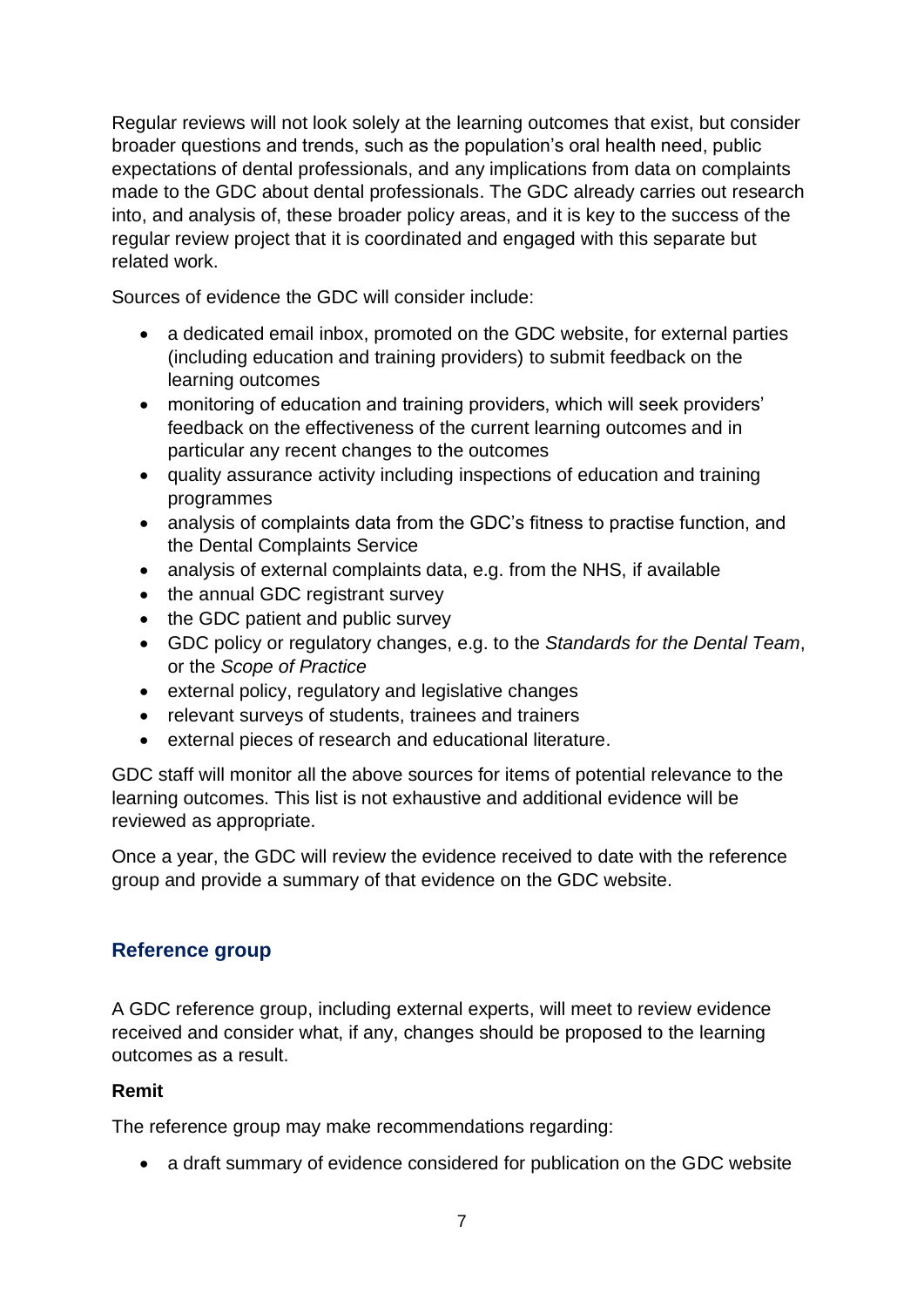- whether the GDC should consult on changes to the learning outcomes in the third or fourth year of the review cycle
- the content of any consultation proposing changes to the learning outcomes, including the specific wording of learning outcomes and the justification for those changes
- where further evidence should be sought on potential changes to the outcomes

Following a public consultation on changes to the learning outcomes, the reference group will have an opportunity to consider an analysis of the responses, and provide comment.

The reference group's role is advisory only. The GDC Council will make decisions on consultations and changes to the learning outcomes.

The GDC may, at its discretion, consult the reference group, or its members, throughout the year for expert opinion on matters relating to the learning outcomes.

#### <span id="page-7-0"></span>**Membership**

The reference group will consist of members drawn from the GDC's existing Education Associates, including an educationalist. If additional expertise is required or desirable, members may be enlisted from outside this group.

In any event, membership of the group should represent a range of professional backgrounds, including general dental practitioners, dental care professionals, academics and non-registrants. Through its membership, the group should also represent multiple nations of the United Kingdom.

Education Associates' contracts are for a term of three years. Any Education Associates who are also members of the reference group will be reconfirmed or replaced in the latter role at the expiry of that contract term.

#### <span id="page-7-1"></span>**Additional support**

At any time, the GDC may decide to contract additional outside expertise to supplement the reference group on a temporary or fixed-term basis. For example, the GDC might contract an educationalist at the point of rewriting learning outcomes for public consultation.

#### <span id="page-7-2"></span>**Major and minor changes**

When proposing and consulting on changes to the learning outcomes, the GDC will distinguish between "major" and "minor" changes.

A *major* change might alter the meaning of a learning outcome, add or delete an outcome, introduce new skills or requirements, or have implications for a registrant's scope of practice. **The GDC will consult on** *major* **changes only once every three-to-four years and expect providers to implement major changes from the commencement of the next programme cohort.**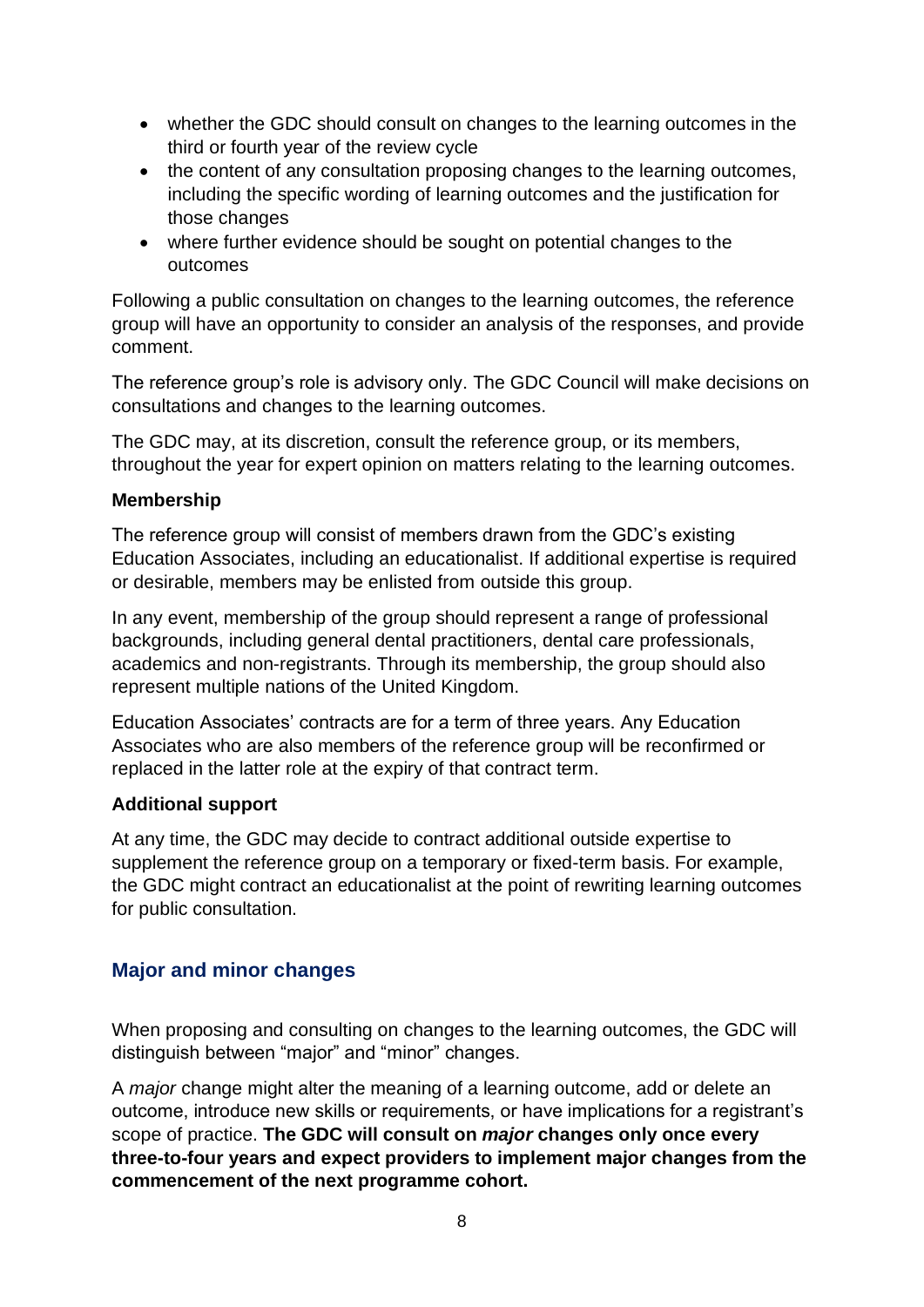A *minor* change might be to amend the language or emphasis of an outcome, but not its substantial meaning. It therefore would not substantially affect the framework of a curriculum or the delivery of a training programme already in progress. **The GDC may consult on** *minor* **changes at its discretion, i.e. more frequently than every three-to-four years. As minor changes should not affect the delivery of a programme, the GDC considers such changes should be proposed and published as and when they become relevant.** 

**The GDC will expect providers to implement** *minor* **changes as soon as realistically possible and within 8 weeks from the date of being asked to do so, regardless of the state of any affected programmes.**

In addition, the GDC will reserve the right to make **administrative changes**; e.g. to correct formatting errors, at its discretion and without consultation.

# <span id="page-8-0"></span>**Process of consultation for major and minor changes**

#### <span id="page-8-1"></span>**Initial decision on when to make major changes**

In the third year of the review period, GDC staff, in conjunction with the reference group, will agree on whether to consult on major changes to the learning outcomes within the next year, or to defer changes for another year. If the GDC does not make changes to the learning outcomes after three years, it **must** propose changes after four years.

#### <span id="page-8-2"></span>**Initial decision on when to make minor changes**

The GDC, in conjunction with the reference group, may elect to consult on minor changes at any time. The audience of the consultation will be decided according to those potentially affected by the change and may be education providers, students, the public and patients, or other relevant bodies. The GDC may also decide to defer minor changes until it is prepared to also consult on major changes; this will be left to GDC's discretion.

#### <span id="page-8-3"></span>**Consultation process**

Proposed changes to the learning outcomes—whether major or minor—will be subject to public consultation.

Any consultation will include the specific proposed revisions to the learning outcomes, as well as a rationale for why they are being proposed.

<span id="page-8-4"></span>The GDC may find it necessary to contact particular groups directly to ensure they provide input into the consultation, e.g. dental students.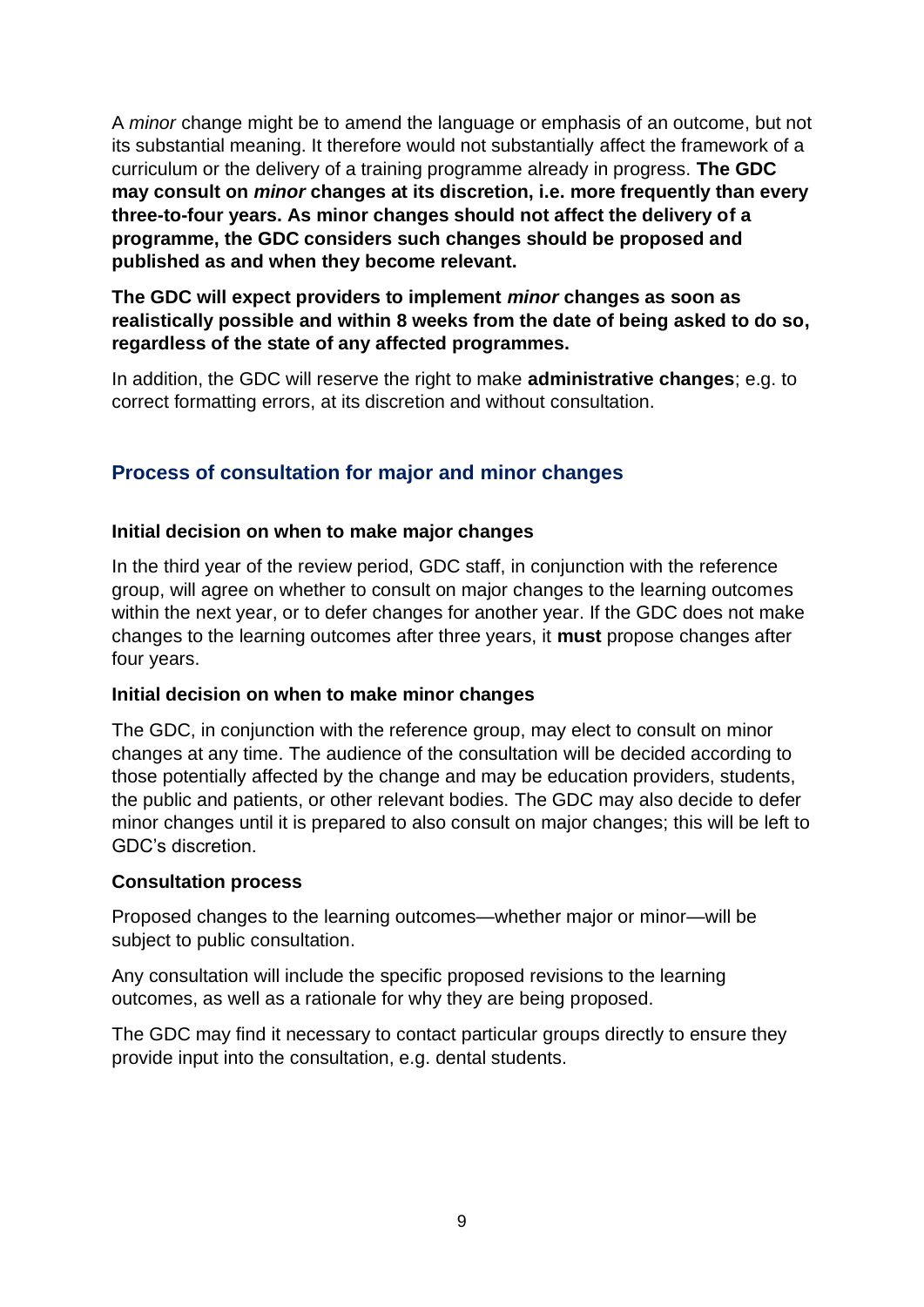### **Post-consultation**

At the close of the consultation, the GDC will analyse the responses received, and make amendments to its intended revision of the learning outcomes accordingly.

A summary of the consultation responses will be provided to the reference group, along with an opportunity to comment.

The GDC should then brief SLT and Council by:

- providing a summary of the consultation responses;
- seeking approval to a draft of the GDC's response to the consultation feedback, which should demonstrate how the GDC has taken that feedback into consideration; and
- seeking approval to publish a revision of *Preparing for practice,* based on the consultation feedback and the GDC's own review process.

#### <span id="page-9-0"></span>**Publication**

The GDC will publish:

- its response to the consultation; and
- a new version of *Preparing for practice*; and
- an accompanying statement detailing:
	- o what has changed and why;
	- o what changes are considered to be "major" or "minor"; and
	- $\circ$  a timetable for the implementation of those changes, based upon their categorisation as "major" or "minor".

At the same time, the GDC will write directly to providers with the information and documentation above.

#### <span id="page-9-1"></span>**Post-implementation**

Through its monitoring activities, the GDC will confirm providers' compliance with learning outcome changes and invite feedback on any recent changes. This feedback will seek to find out how the learning outcomes are working in practice.

# <span id="page-9-2"></span>**Urgent changes**

The GDC will make an exception to certain elements of the above process if it considers that urgent changes to the learning outcomes, with clear implications to patient safety, must be made.

The GDC may become aware of potential urgent changes at any time in the course of regular evidence gathering. In that event, the GDC will consider whether to consider the matter in the course of the regular review cycle. The GDC may enlist the expertise of the reference group in making this decision.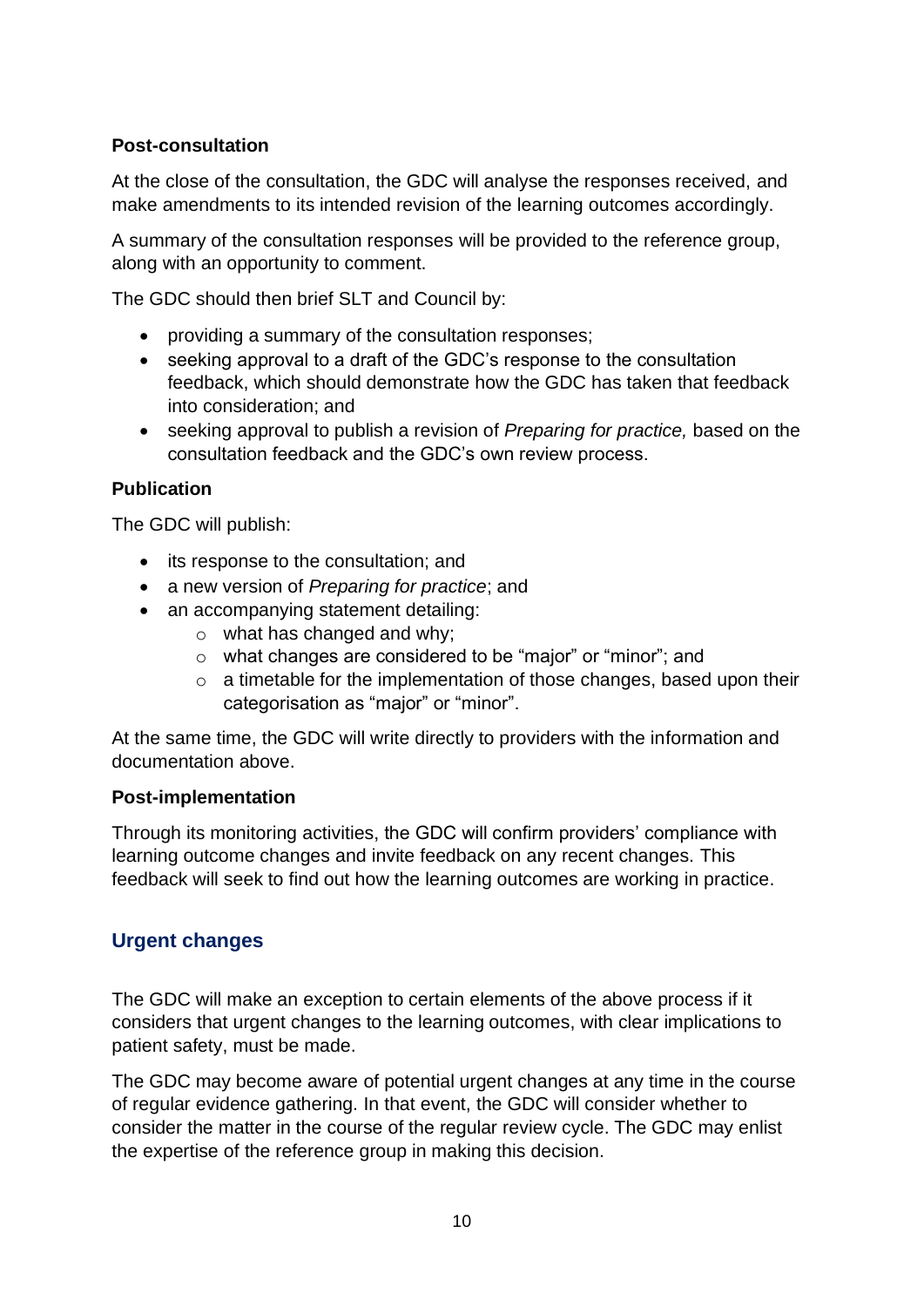If it is decided to proceed, then GDC staff will follow an abbreviated form of the above process, by:

- convening a meeting of the reference group by email or conference call to agree how the text of *Preparing for practice* should be amended to implement the urgent change; and agree the rationale for that change;
- inform education providers upon convening the reference group that a potential major change has been identified and further information will be forthcoming;
- proceeding to SLT and Council for approval to publish the proposed change; and
- publishing a revision of *Preparing for practice,* with an accompanying statement clarifying what has changed and why, and writing directly to providers with that same information.

If the GDC is satisfied that the change in question is urgent, and has clear implications for patient safety, then it will not consult on the proposed change.

The GDC will expect providers to implement urgent changes as soon as realistically possible and within nine months of being asked to do so, regardless of the state of the programme.